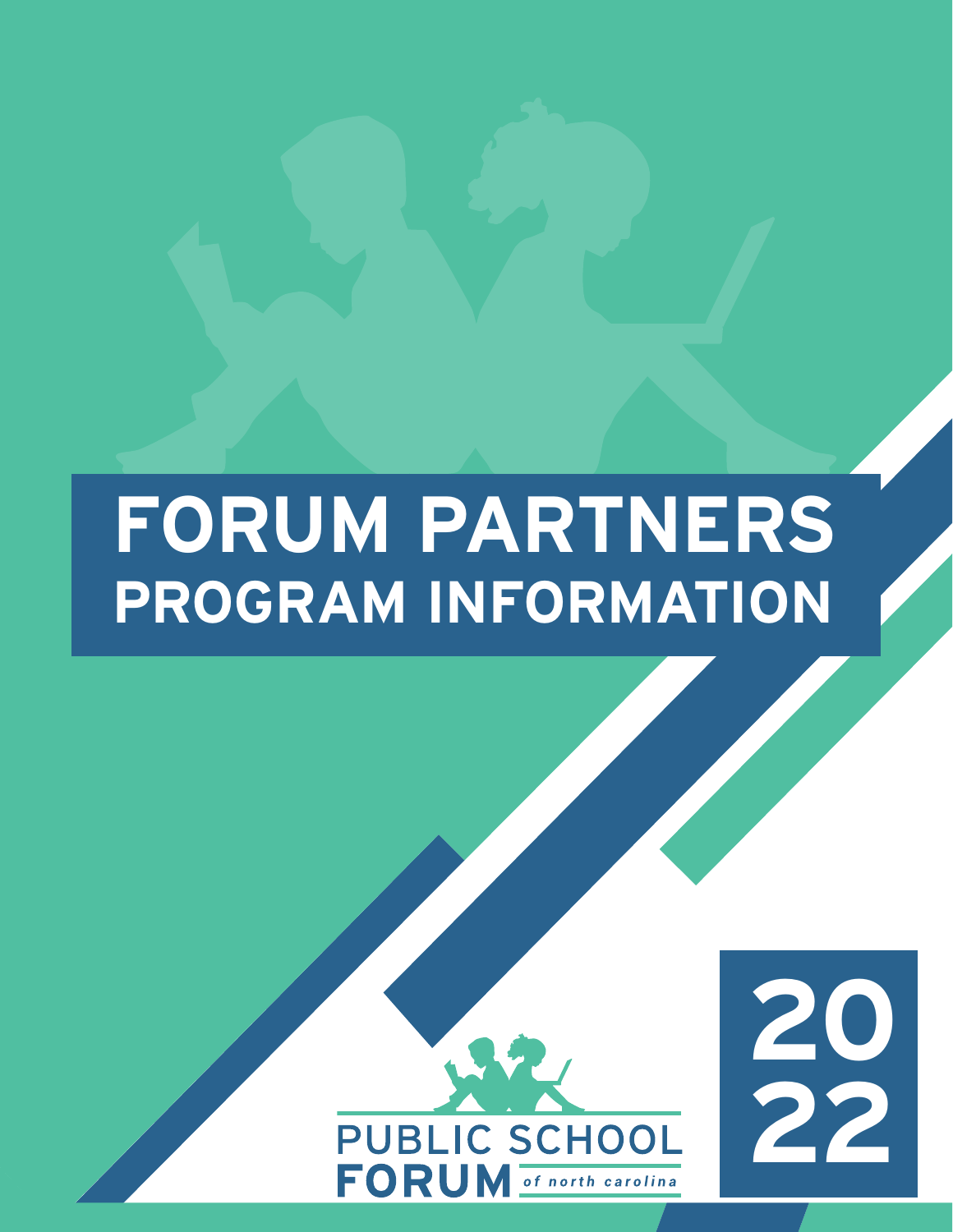Our **Forum Partners Program** is both an opportunity to share your organization's brand with thousands across North Carolina and an opportunity to make an investment in our state's future workforce and leadership.

It's a way to make sure that your own employees' children can receive world-class education in our public schools here in North Carolina, and to make sure your state remains a desirable place for the nation's top talent to want to live and work.

It's a statement that your organization believes that ALL children deserve a great education, regardless of their family's wealth or zip code. *Nearly 90% of our funding comes from donations from individuals and organizations* who believe as we do that each child should have the opportunity to reach their full potential through equitable and meaningful public education, and that educating our children well nourishes our state's civic and economic vitality.

Please take a look at the enclosed information on our programs, events and publications, and also how your Forum Partner gift might be recognized. We are happy to work with you to tailor your recognition package to best suit the needs of your organization.



**of Public Forum funding comes from donations from INDIVIDUALS & ORGANIZATIONS**

# **ABOUT THE PUBLIC SCHOOL FORUM**

**OUR MISSION OUR MISSION**

To provide trusted, nonpartisan, evidence-based research, policy analysis and innovative programs that empower an informed public to demand that education best practice becomes common practice throughout North Carolina.

All North Carolina children shall have the opportunity to reach their full potential through equitable and meaningful public education that nourishes our state's civic and economic vitality.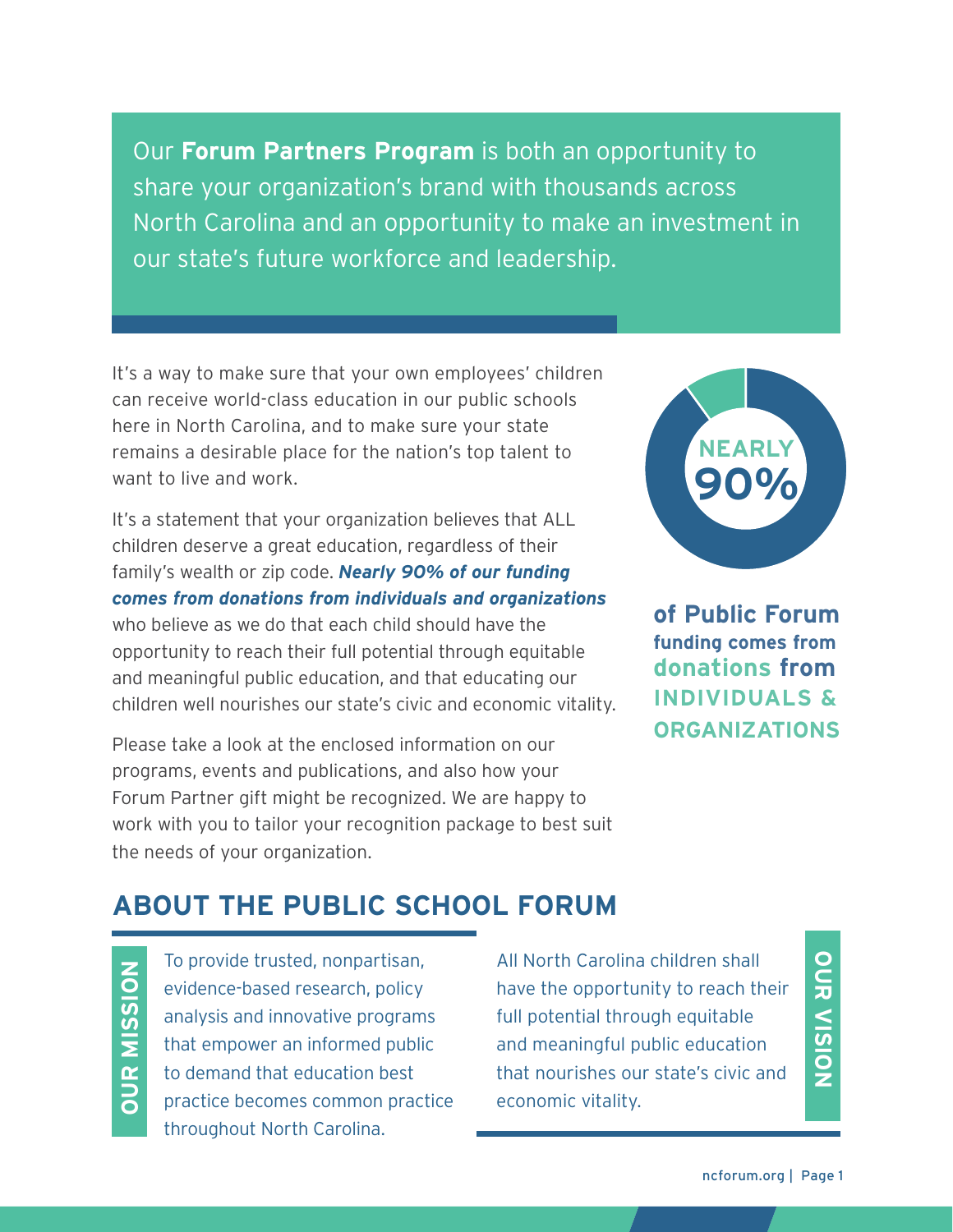For 35 years the Public School Forum of North Carolina has served as an indispensable and nonpartisan champion of better schools. We bring together individuals and institutions from business, education, nonprofits, and government to study education issues, develop ideas, seek consensus, and ultimately inform and shape education policy. Along with our policy and practice work, the Forum also provides several programs to strengthen education in our state:

#### **DUDLEY FLOOD CENTER FOR EDUCATIONAL EQUITY AND OPPORTUNITY (Flood Center)**

Launched in 2020, the Flood Center serves as a hub to identify and connect organizations, networks, and thought leaders who address racial equity, access, and opportunity in education across North Carolina.

#### **NC EDUCATION POLICY FELLOWSHIP PROGRAM (NC EPFP)**

NC EPFP is the only statewide program of its kind that focuses on leadership and professional development in the context of education policy. Each new cohort continues the trend of high caliber participants and is rich in its members' range of experiences, both professionally and personally. Fellows come from public schools, universities, community colleges, state agencies, and a diverse array of education organizations across North Carolina.

#### **NC CENTER FOR AFTERSCHOOL PROGRAMS (NC CAP)**

NC CAP serves as a catalyst, convener and clearinghouse for afterschool and expanded learning programs across the state. NC CAPS works with out-of-school time programs to provide professional development, influence policy, and provide resources to help sustain and nurture these programs that are so vital to the children in their communities.

#### **NC RESILIENCE AND LEARNING PROJECT**

The NC Resilience and Learning Project is a whole school, whole child framework working with districts and schools across the state to create trauma-informed learning environments that are safer and more supportive for all kids. School staff are trained on the effects of adverse childhood experiences (ACEs) and work with Project staff to implement strategies to better support children dealing with trauma.

#### **Rural Teacher Leader Network (RTLN)**

RTLN brings together diverse groups of educators across North Carolina who seek to strengthen their practice, foster community with teacher leaders from across other rural districts, and develop their own leadership capacity in order to guide other teachers in their schools. The network aims to create a strong and lasting community of rural educators with a focus on equity, traumainformed practice, global education, and teacher leadership.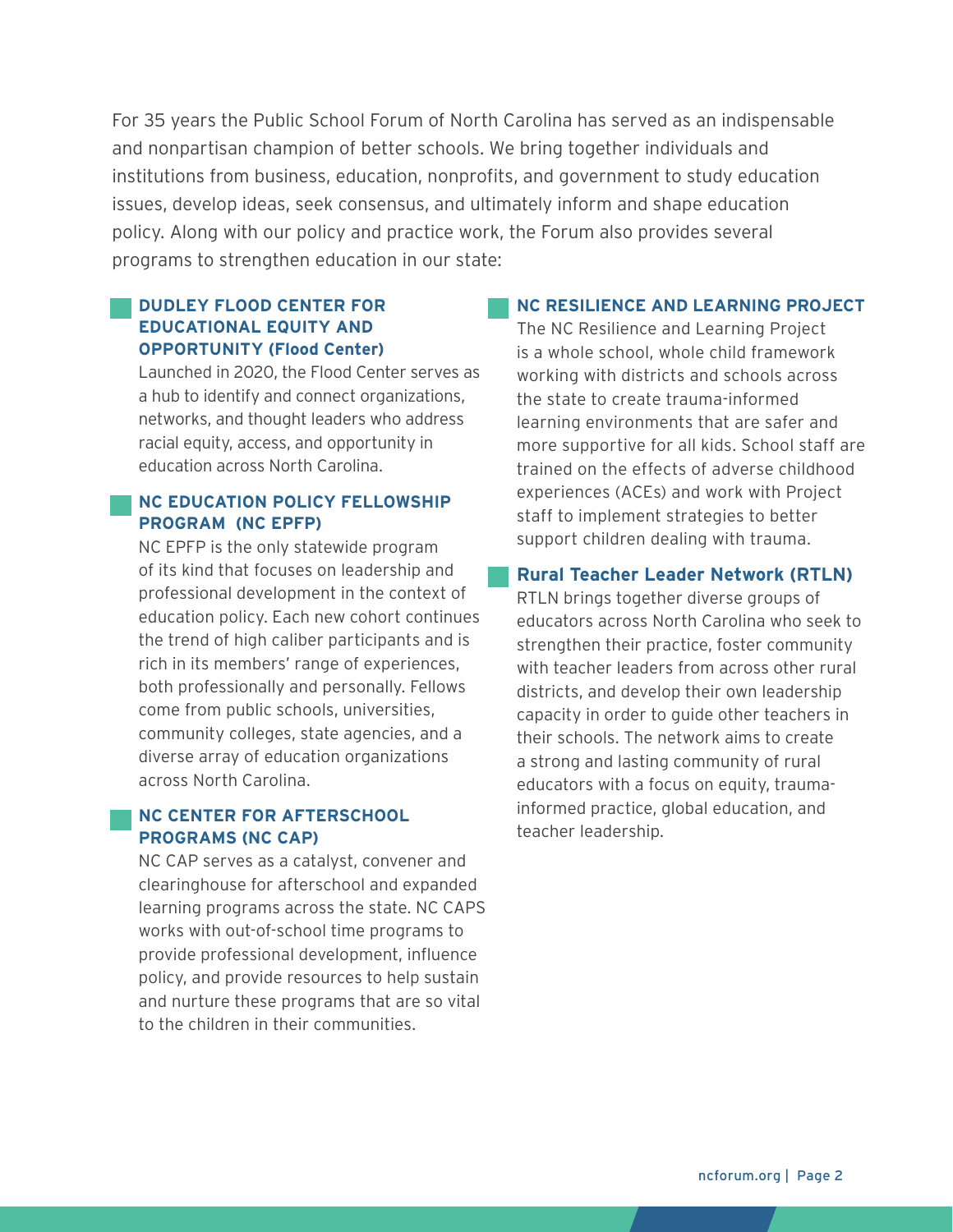# **PUBLIC SCHOOL FORUM BOARD OF DIRECTORS**

**Alfred Mays,** Chair, Burroughs Wellcome Fund

**Tom Williams,** Immediate Past Board Chair, Strategic Educational Alliances, Inc.

**Doug Sprecher,** Secretary/Treasurer, First Citizens Bank

**Mary Ann Wolf,** President and Executive Director, Public School Forum of NC

**Margaret Arbuckle,** Guilford Education Alliance (Retired)

**Keisha Bentley-Edwards,** Duke University School of Medicine, Samuel DuBois Cook Center on Social Equity

**William Buster,** Dogwood Health Trust

**Shirley Carraway,** Retired Educator

**Van Dempsey,** UNC Wilmington Watson College of Education

**Miles Devaney,** Biogen

**Dudley Flood,** Consultant

**John Healy,** Kelly, Inc.

**Melody Riley Johnson,** Johnson & Johnson Medical Devices

**Tammorah Mathis,** Orange County **Schools** 

**Richard Schwartz,** Schwartz & Shaw PLLC

**Cyndi Soter O'Neil,** ChildTrust Foundation-Investors Management Corporation

**LaTonya Patillo,** NWEA

**Tiece Ruffin,** UNC Asheville

**Steve Stephenson,** Ward and Smith, P.A.

**Richard Urquhart,** Investors Management Corporation

**Tony Watlington,** Guilford County **Schools** 

**Willis "Bill" Whichard,** Tillman, Whichard, & Cagle, PLLC

**Saundra Wall Williams,** Vision Building Institute for Women

**Mekeisha Williams,** Duke University and Health System

**David Young,** Participate Learning

# **EMERITUS BOARD MEMBERS**

**Gene Arnold,** Former NC House Legislator

**Tom Bradshaw,** Tom Bradshaw & Associates

**Gerry Hancock,** Everett Gaskins Hancock LLP

**Sam Houston,** NC Science, Mathematics & Technology Education Center

**Tom Lambeth,** Z. Smith Reynolds Foundation

**Michael Priddy,** 21st Century Leadership, LLC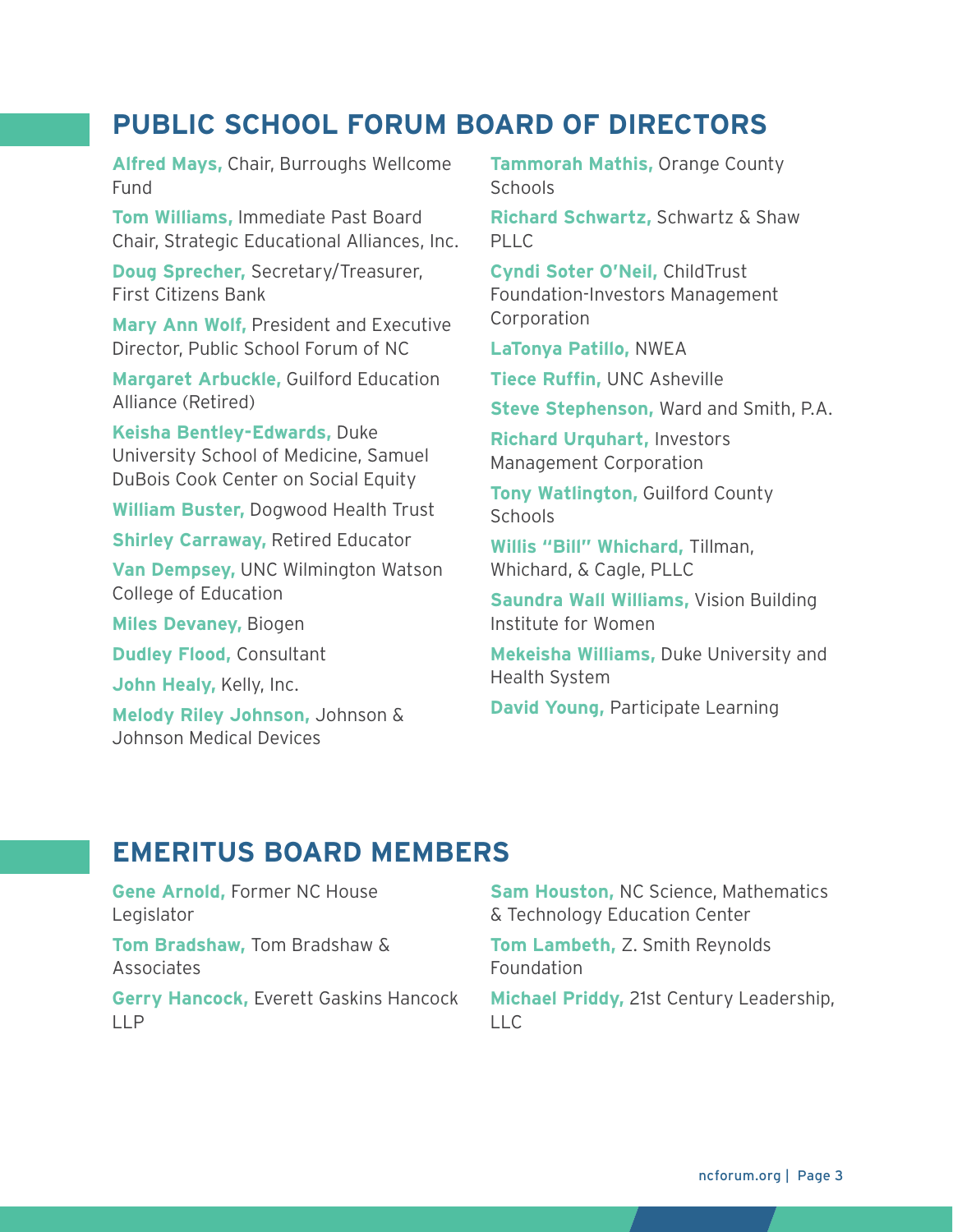# **PUBLIC SCHOOL FORUM ADVISORY BOARD**

**Elena Ashburn,** NC Principal of the Year, 2021 **Bruce Beasley,** The Beasley Group **Amanda Bell,** Rockingham County Board of Education **Laura Bilbro-Berry,** UNC General Administration **Evelyn Bulluck,** NCSBA, Nash/Rocky Mount Public Schools **Sue Burgess,** Retired Superintendent, Dare County Schools **J.B. Buxton,** Durham Technical Community College **Dennis Carroll,** Emeritus Provost (Retired) **Gina Chung,** Empowered Parents in Community (Board) **Kisha Clemons,** NC Principal of the Year, 2020 **Sandra Wilcox Conway,** Conway and Associates **Jeni Corn,** NC Department of Public Instruction **Nicole Cush,** Asheville City Schools SILSA (School of Inquiry and Life Sciences) **Eric Davis,** State Board of Education, Chair **John Denning,** New Educational Ventures, LLC **Debra Derr,** NC Chamber of Commerce **Catherine Edmonds,** Elizabeth City-Pasquotank Public Schools System **Lou Fabrizio,** Fabrizio Education Consulting **Cristal Figueroa,** Access Family Services **Jayne Fleener,** College of Education, NC State University **Eugenia Floyd,** NC Teacher of the Year, 2021 **Patti Gillenwater,** Elinvar **Barbara Goodmon,** 2019 Jay Robinson Education Leadership Award Recipient **Jim Goodmon,** 2019 Jay Robinson Education Leadership Award Recipient **Ann Goodnight,** SAS **Jessica Holmes,** Wake County Board of Commissioners (Former) **Sen. Rick Horner,** Former NC Senate Legislator **Anthony Jackson,** NC Superintendent of the Year, 2020 **Katherine Joyce,** NC Association of School Administrators **Graham Lewis,** Schneider Electric **Shanta Lightfoot,** Wake County Public School System

**Matt Liles,** NC Department of Justice **Bill Medlin,** Professional Educators of NC **Rep. Graig Meyer,** NC House **Mark Otter,** Participate, Inc **Catherine Otto,** SAS **Tom Oxholm,** Wake Stone Corporation **Scott Penland,** Clay County Schools (Retired) **Justin Perry,** Perry Counseling Healing and Recovery **Jim Phillips,** Brooks, Pierce, McLendon, Humphrey & Leonard **Eddie Price,** NC Principals Fellows Program **Philip Price,** NC Department of Public Instruction (Retired) **Adam Pridemore,** NC Association of County Commissioners (NCACC) **Shirley Prince,** NC Principals & Assistant Principals' Association **Karl Rectanus,** LearnPlatform **Marion Robinson,** State Employees Credit Union **Katie Rosanbalm,** Center for Child and Family Policy, Duke University **Art Rouse,** East Carolina University, College of Education **Bryan Setser,** Setser Group **Peggy Smith,** Campbell University **Julie Spencer,** NC Association for Supervision and Curriculum Development **Maureen Stover,** NC Teacher of the Year, 2020 **Caroline Sullivan,** NC Business Committee for Education **Erin Swanson,** Edgecombe County Public **Schools Catherine Truitt,** State Superintendent of Public Instruction **Bettina Umstead,** Chair, Durham Public Schools **Tamika Walker Kelly,** NC Association of **Educators Hope Williams,** NC Independent Colleges & Universities **Brent Williams,** NC Superintendent of the Year, 2021 **Leanne Winner,** NC School Boards Association **Marco Zarate,** NC Society of Hispanic

Professionals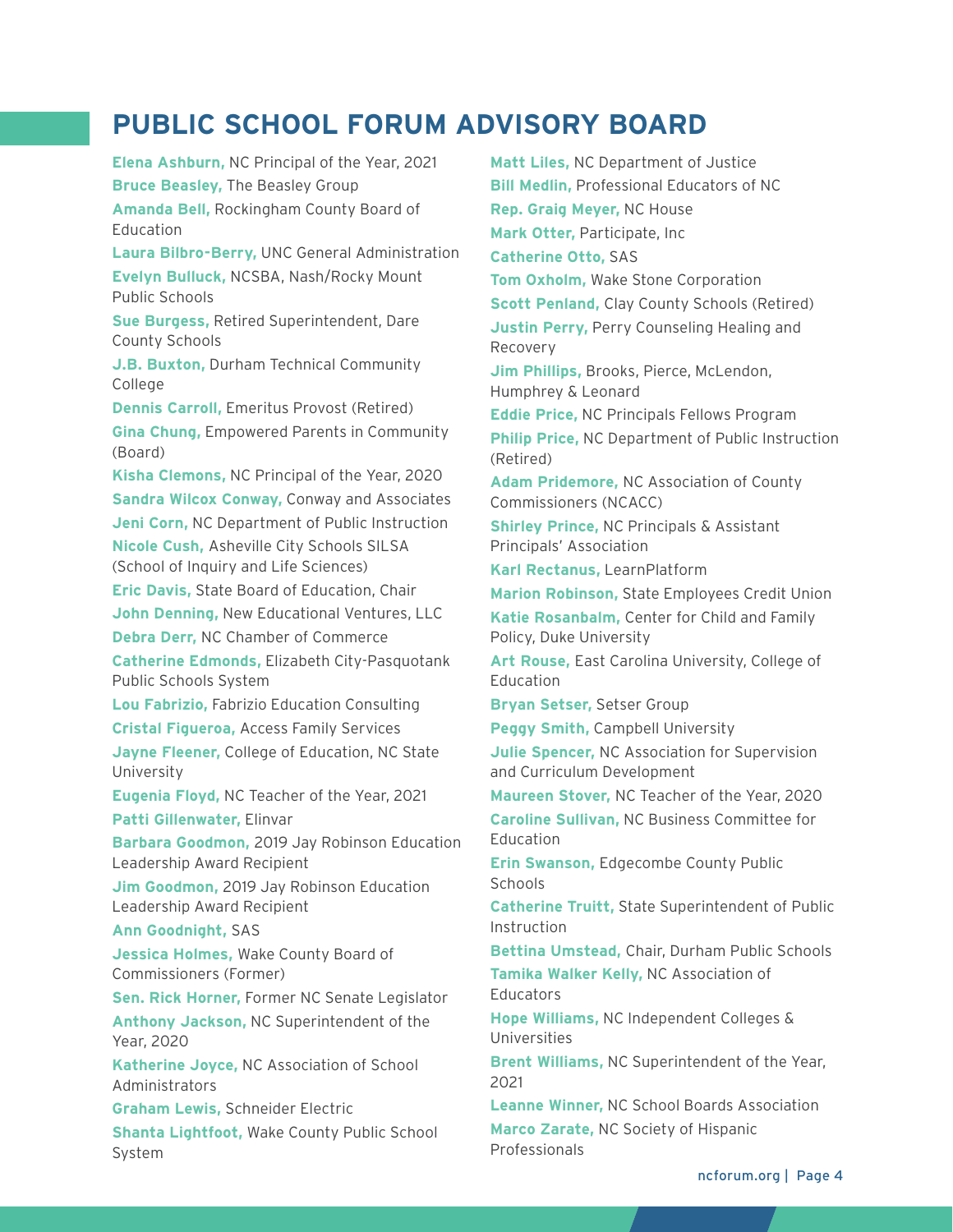# **EVENTS**

## **EGGS & ISSUES BREAKFAST (Winter)**

**Attendance:** 300-500

Each year, the Public School Forum gathers over 300 business, education, nonprofit, and government leaders to talk about the most pressing education issues facing North Carolina that will drive policy debate during the upcoming legislative session. Eggs & Issues also debuts the Forum's Top Education Issues for the year.

#### **SYNERGY CONFERENCE (Spring)**

#### **Attendance:** 300-400

Each year the Synergy Conference brings together hundreds of afterschool and expanded learning program directors, staff, K-12 educators, and college faculty to share research-based information, as well as relevant strategies for engaging students academically, socially and emotionally. Synergy Conference participants experience engaging keynotes, workshops, and networking among afterschool providers, leaders, and advocates.

## **JAY ROBINSON EDUCATION LEADERSHIP AWARD GALA (Late Spring)**

#### **Attendance:** 350-400

The Jay Robinson Education Leadership Award was established by the Public School Forum Board of Directors in 2000 to recognize exemplary leaders who have made outstanding contributions to public education. The Gala both celebrates the recipient and public education in general.

## **COLOR OF EDUCATION (Fall)**

**Attendance:** 1,000-1,500

A full day summit with workshops and panel discussions focused on strategies for addressing persistent racial inequities in our educational system. Sessions are open to a wide range of participants, including educators, parents, students, nonprofits, policymakers, researchers, and community groups. Previous Color of Education keynote address speakers include Ta-Nehisi Coates and Nikole Hannah-Jones.

## **RESILIENCE AND LEARNING ANNUAL CONVENING (Summer)**

#### **Attendance:** 50-100

In August 2020, the NC Resilience and Learning Project team held its first annual convening of school personnel from across the state that have participated in our Project, which helps schools create trauma-informed learning environments that are safer and more supportive for each child. While we hope to make this an in-person event in coming years, this year's inaugural event was held virtually, with over 70 attendees from districts across our state.

Throughout the year we also convene education stakeholders for Town Halls, EPFP alumni events, our Student Voices series, bienniel Education Policy Primer sessions, and more.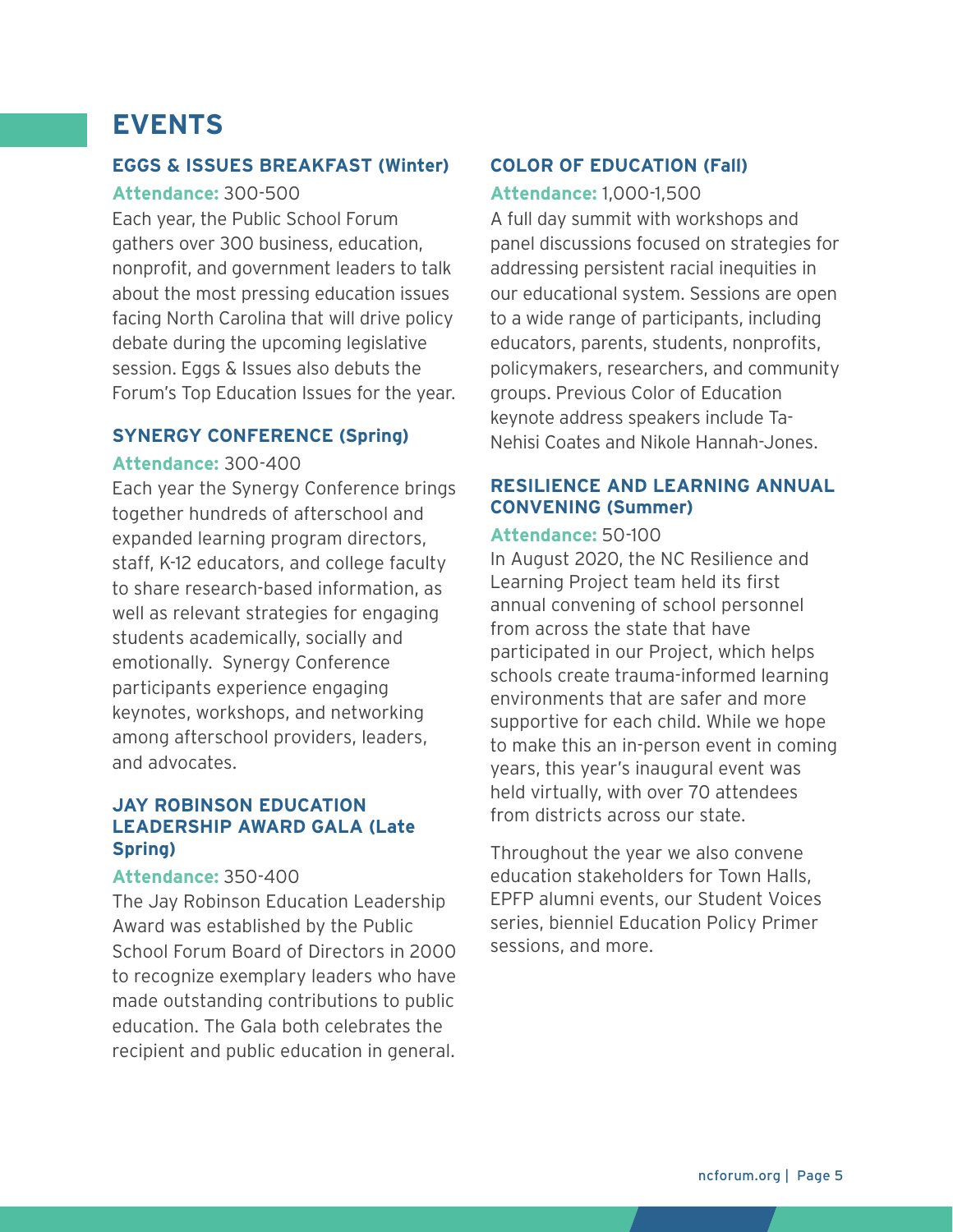# **PUBLICATIONS**



#### **FRIDAY REPORT**

Weekly e-newsletter with over 10,000 subscribers focused on the latest K-12 education news, events and opportunities.

[www.ncforum.org/2021-friday-reports/](http://www.ncforum.org/2021-friday-reports/)



**TOP EDUCATION ISSUES**

For more than twentyfive years, the Public School Forum of North Carolina has published an annual

list of the top issues that we believe should or will likely be at the forefront of conversations around K-12 public education policy in the upcoming year. We intend for these publications, compiled through engagement with our staff, board members, and partners, to provide evidence-based analysis and recommendations to help guide discussions and consideration by state and local policymakers of the most critical issues facing public school students across the state. The publication is distributed to all members of the legislature, all Eggs & Issues guests, and is shared at smaller regional events, in the Friday Report on social media an[d](http://www.ncforum.org/) [www.ncforum.org/top](https://www.ncforum.org/top-education-issues/)[education-issues/.](https://www.ncforum.org/top-education-issues/)



#### **LOCAL SCHOOL FINANCE STUDY**

For more than 30 years the Public School Forum has isolated state and federal spending to examine the capacity

and effort counties make to support their schools in our annual Local School Finance Study.North Carolina has been engaged in litigation defending its system of school finance for nearly twenty years, which was partially instigated because of spending inequities between low wealth and wealthy counties. The Local School Finance Study is meant to highlight the funding inequities across counties in hopes to draw more attention to this growing problem. The study is distributed to all members of the legislature and is shared in the Friday Report on social media and [www.ncforum.org/2020-local](http://www.ncforum.org/2020-local-school-finance-study/.)[school-finance-study/.](http://www.ncforum.org/2020-local-school-finance-study/.)



#### **ROADMAP OF NEED**

First published by the Public School Forum of North Carolina and NC CAP in 2010, the Roadmap of Need compiles data on health,

youth behavior and safety, education, and economic development to take a whole child needs assessment of what young people living in each of North Carolina's 100 counties must have in order to thrive in school and in life. Over the past several years, the Roadmap has been a key resource for afterschool providers and other education organizations when communicating with policymakers, funders, and citizens about the importance of their services, and to target areas for increased investment. School administrators, central office staff, nonprofits, community leaders, and parent advocates also use the Roadmap to demonstrate to others the needs faced by their communities. Public education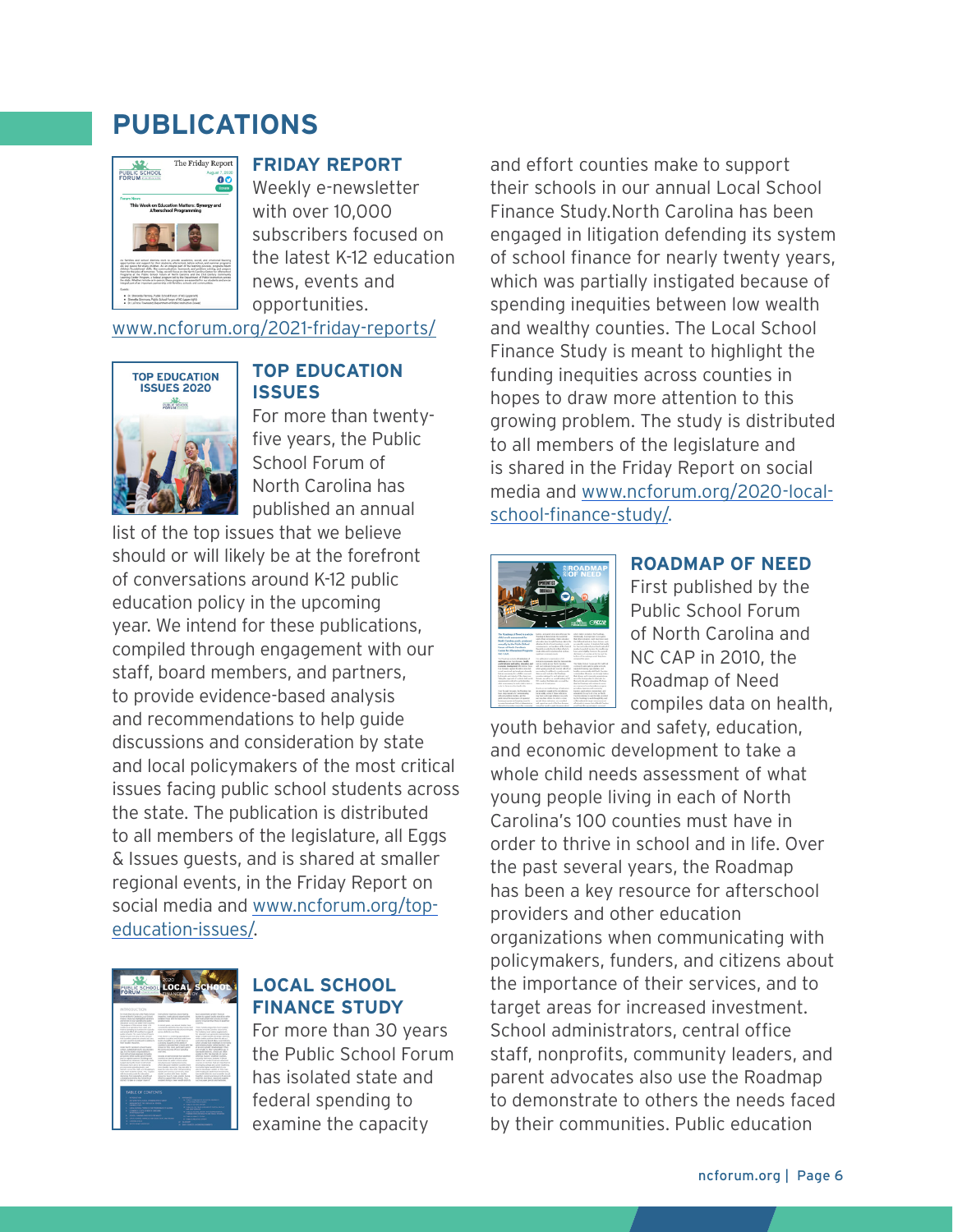advocates have brought Roadmap data to the attention of school board members, county commissioners, and members of the General Assembly in order to inform their efforts to create state and local policies that address significant community needs. The Roadmap is distributed to all members of the legislature and attendees of the annual Synergy conference,and is shared in the Friday Report, on social media and [at](http://www.ncforum.org/)  [www.ncforum.org/roadmapofneed/.](http://www.ncforum.org/roadmapofneed/)



#### **NC EDUCATION PRIMER**

Every two years in alignment with our election cycle, the Public School Forum updates and distributes the North

Carolina Education Primer, a robust and fact-based introduction to educational policymaking in North Carolina. The Education Primer is intended to be a resource for elected and appointed officials, as well as candidates for public office and policymakers, as they aim to tackle these policy issues in the General Assembly, their local communities, or in their schools. The Primer is presented at candidate briefings across the state, and is shared with all members of the legislature, in the Friday Report and on [www.ncforum.org/category/publications/](http://www.ncforum.org/category/publications/research/primer/) [research/primer/](http://www.ncforum.org/category/publications/research/primer/).

## **THE AFTERSCHOOL OBSERVER**

The Afterschool Observer is a monthly e-newsletter produced by the North Carolina Center for Afterschool Programs (NC CAP), which offers out-of-school time program providers and community leaders with information on professional development, funding opportunities and more! [www.ncafterschool.org/](http://www.ncafterschool.org/afterschool-observer) [afterschool-observer](http://www.ncafterschool.org/afterschool-observer)

#### **THE RESILIENCE READER**

The Resilience Reader is the NC Resilience and Learning Project's monthly newsletter for educators to receive information and resources about issues such as childhood trauma, resilience and the power of trauma-informed schools and communities. [www.ncforum.org/](http://www.ncforum.org/resilience) [resilience](http://www.ncforum.org/resilience)

The Forum also produces policy briefs, reports, and op-eds on affecting K-12 public schools throughout the year. More information can be found at: [https://www.](https://www.ncforum.org/publications) [ncforum.org/publications](https://www.ncforum.org/publications)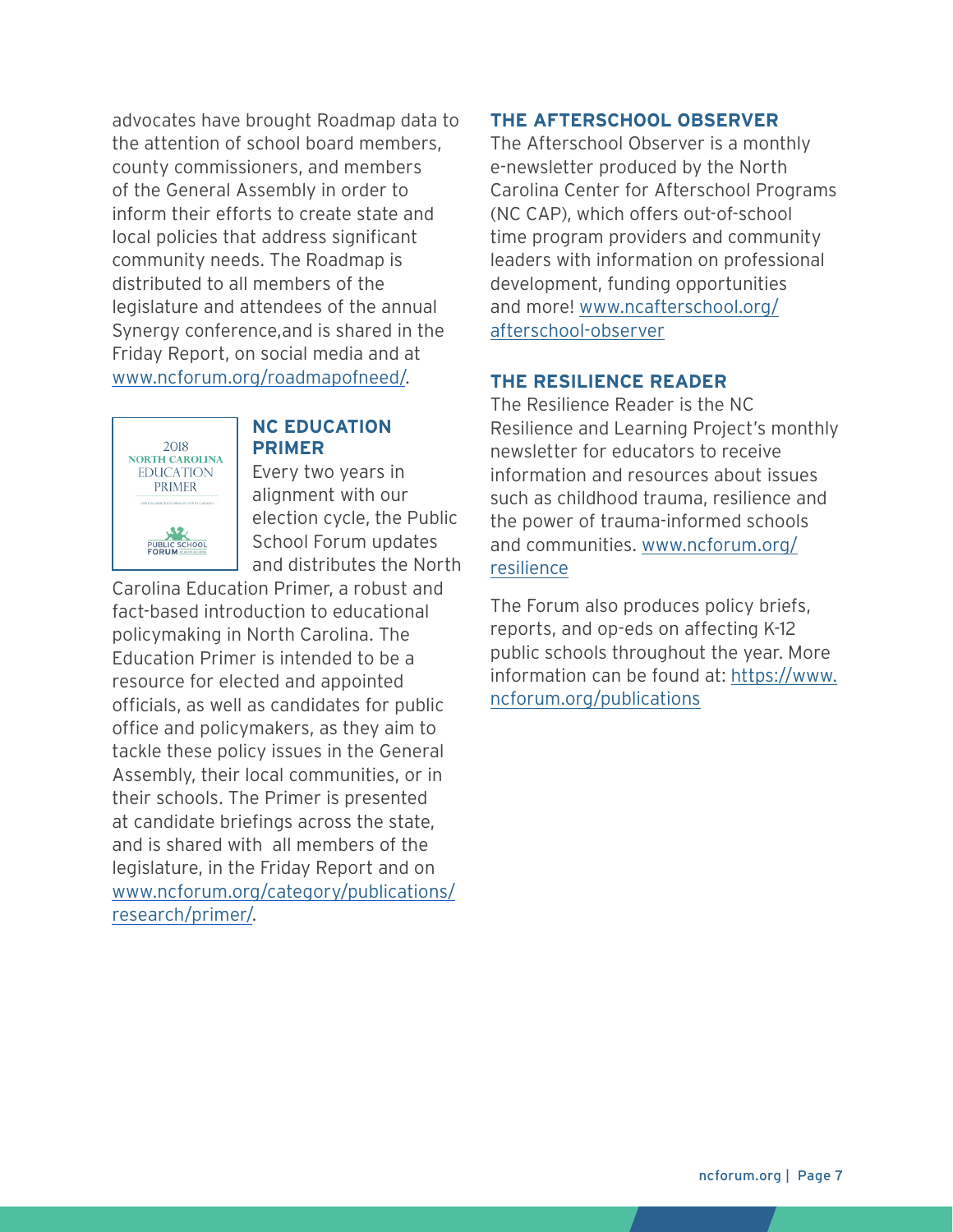

# **EDUCATION MATTERS**

Education Matters is a weekly television show hosted by Public School Forum President & Executive Director Mary Ann Wolf. The 30-minute program airs approximately 40 times each year on:

- y WRAL-TV Saturdays at 7:30 pm.
- UNC-TV's NC Channel Sundays at 6:30 am and Wednesdays at 9:30 am
- y FOX 50 Sundays at 8:00 AM

Education Matters is also available online and is shared to our Friday Report list, on our website and on social media.

## **Viewership Information:**

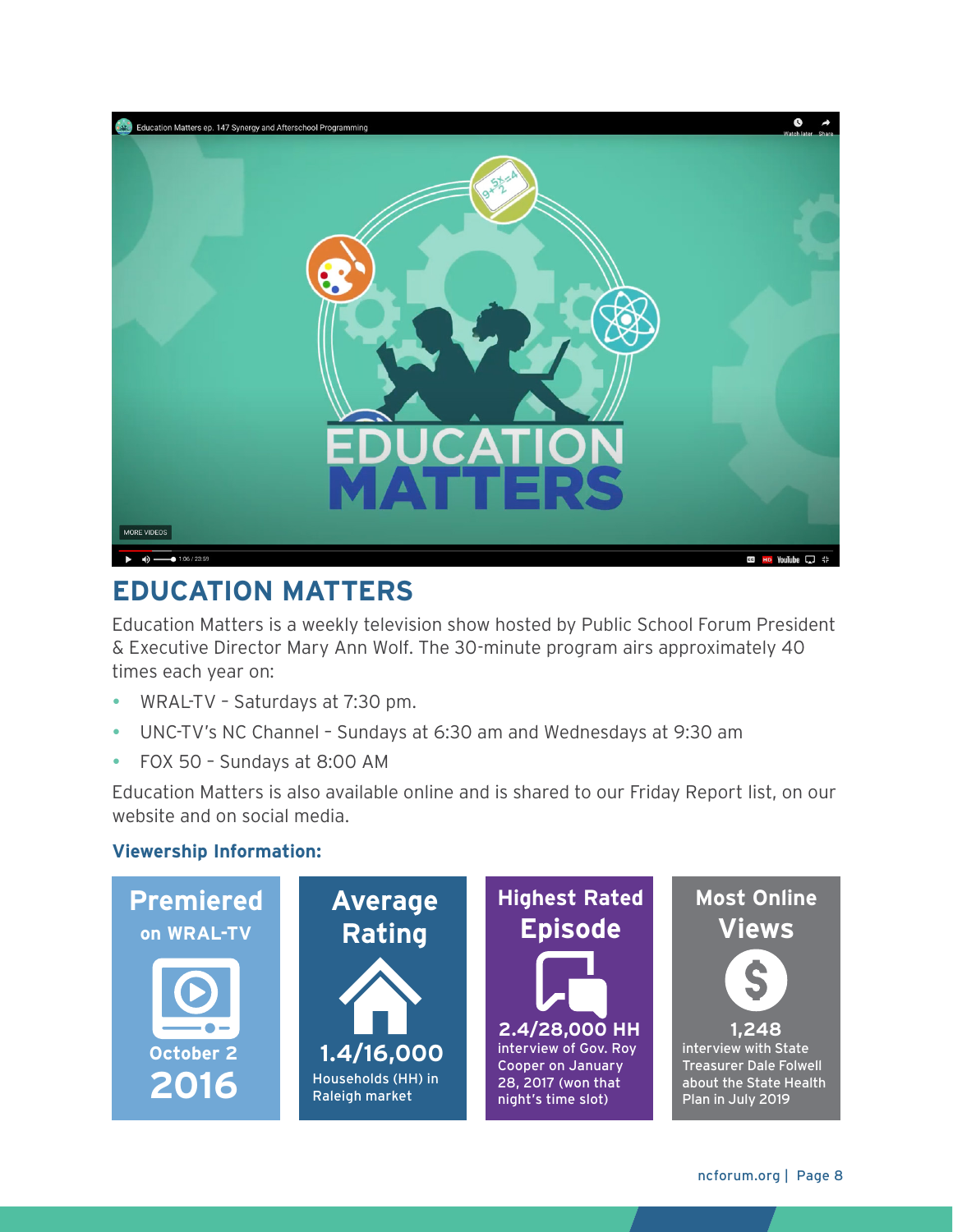# **ANNUAL FORUM PARTNER BENEFITS**

*All Forum Partner recognition can be tailored to your organization's needs. Please contact Director of Strategic Partnerships Marisa Bryant at 919-781-6833 ext. 100 or [mbryant@ncforum.org](mailto:mbryant@ncforum.org) to discuss your preferences. Sample recognition options:*

## **Public School Champion - \$25,000+**

- Presenting sponsor recognition at an event of your choice.
- Organization logo displayed prominently as sponsor on event invitations and at events. Events included: Eggs & Issues, Synergy, Resilience and Learning Convening, and Color of Education.
- Monthly ad in weekly Friday Report e-newsletter for 6 months.
- Choice of 30 second sponsor-provided ad or in-show segment sponsorship with custom animated graphic and voice on Education Matters for 6 months.
- Social media announcing partnership commitment on LinkedIn, Facebook, and Twitter.
- Logo with url displayed on Forum website for 12 months.
- Complimentary registration for 8 for Eggs & Issues and Color of Education.

## **Public School Ambassador - \$10,000+**

- Organization logo displayed prominently as sponsor on event invitations and at events. Events included: Eggs & Issues, Synergy, Resilience and Learning Convening, and Color of Education.
- Monthly ad in weekly Friday Report e-newsletter for 3 months.
- Choice of 30 second sponsor-provided ad or in-show segment sponsorship with custom animated graphic and voice on Education Matters for 3 months.
- Social media announcing partnership commitment on LinkedIn, Facebook, and Twitter.
- Logo with url displayed on Forum website for 12 months.
- Complimentary registration for 8 for Eggs & Issues and Color of Education.

## **Public School Partner - \$5,000+**

- Organization logo displayed prominently as sponsor on event invitations and at events. Events included: Eggs & Issues, Synergy, Resilience and Learning Convening, and Color of Education.
- Monthly ad in weekly Friday Report e-newsletter for 3 months.
- Logo with url displayed on Forum website for 12 months.
- Complimentary registration for 5 for Eggs & Issues and Color of Education.